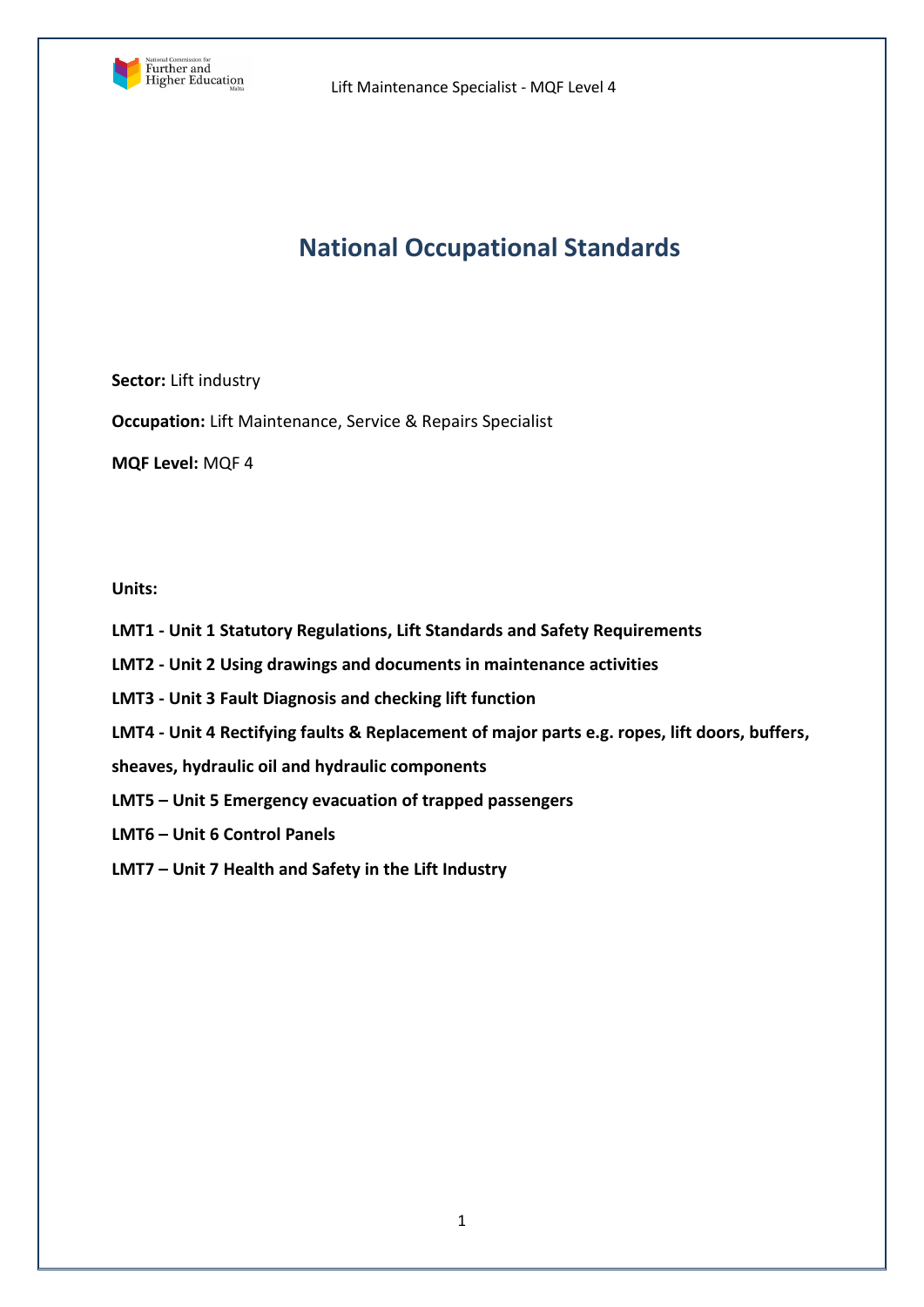

# **LMT1 - Unit 1 Statutory Regulations, Lift Standards and Safety Requirements**

This unit lists the knowledge and skills needed by a person holding this position to carry out work in compliance with health and safety requirements, in conformity to EN81 Lift Standards and in line with current applicable legislation 2014/33/EU & Legal Notice 231 of 2007. Upon completion of this unit, the person carrying out this work will possess the necessary knowledge and skills to follow procedures which ensure that their actions do not create health and safety risks to self or others, and the repairs or service is done in line with applicable EN81 standards and current legislation.

#### **Performance Criteria**

The candidate must have the necessary knowledge and skills to:

- 1. Identify the specific standards from the EN81 family of lift standards governing the lift industry and their application.
- 2. Deal with hazard and risk in a lift maintenance context
- 3. Deal with associated hazards while carrying out maintenance and fault diagnosis on lifts
- 4. Be responsible for utilising personal protective equipment (PPE) that one needs to use for measuring and setting out activities and electrical installations
- 5. Ensure to take specific safety precautions that are to be taken before and during installation to reduce typical risk
- 6. Deal with hazards associated with the tools and equipment used, and how they can be minimised
- 7. Comply with the procedures that are to be carried out before starting work on the repair and service work including any specific legislation, regulations or codes of practice for the activities, equipment or materials
- 8. Comply with health and safety regulations when manually handling heavy loads and carrying techniques
- 9. Collaborate with co-workers by using effective communication methods and skills that facilitate safety
- 10. Collaborate on tasks related to the safe isolation of electrical components
- 11. Deal with safety components of lifts correctly
- 12. Ensure that one handles *hazardous materials* such as oils correctly and disposes of such materials in accordance with health and safety procedures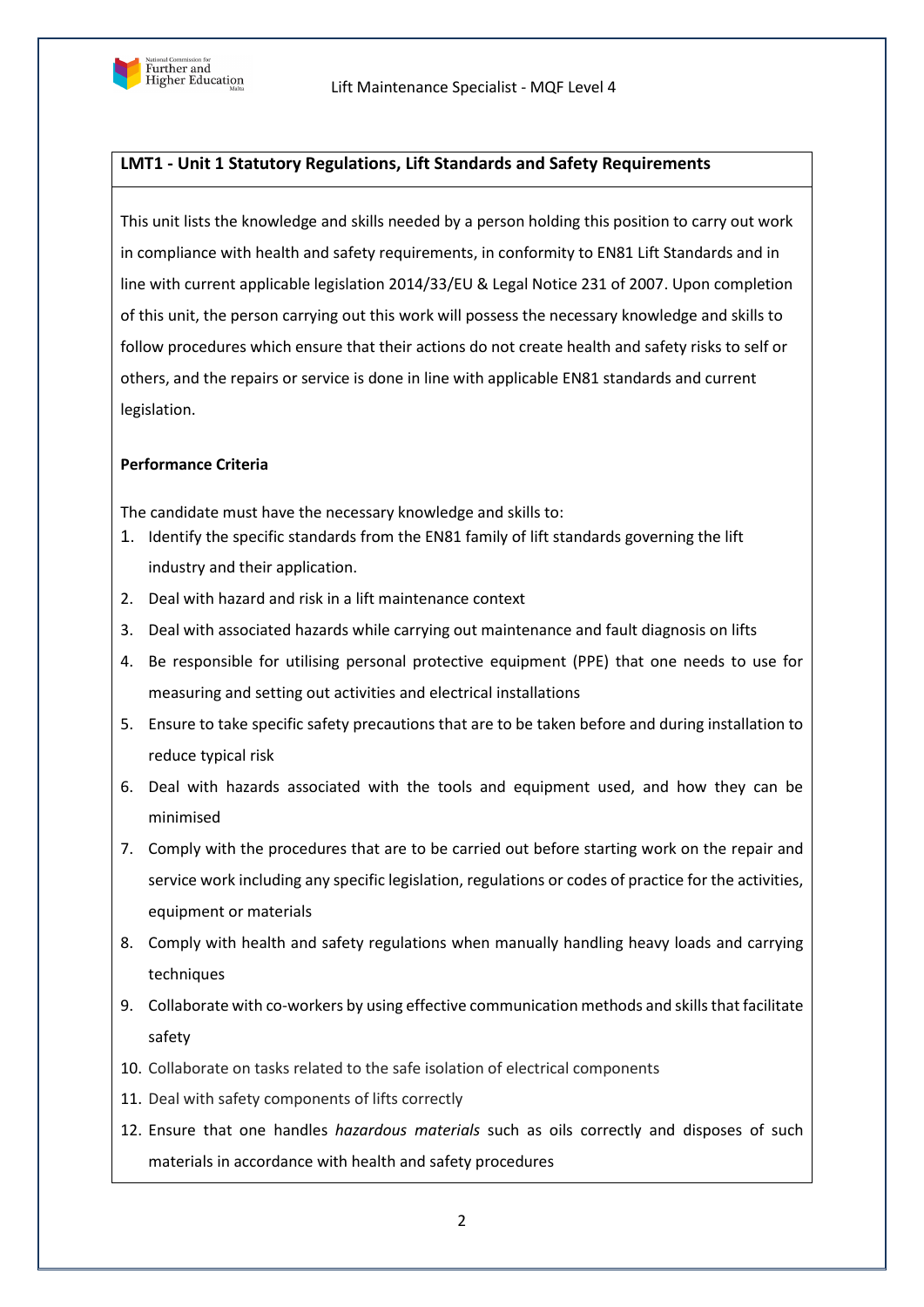

- 13. Ensure that one implements safety precautionary measures that are required when one is working at heights
- 14. Ensure that the work area is safe and free from foreign objects and debris
- 15. Ensure that one immediately informs designated personnel of problems that cannot be resolved
- 16. Collaborate during the isolation and lock-off procedure

#### **Required Knowledge**

The Lift Maintenance Specialist must know and explain:

- 1. Their responsibilities under the Occupational Health and Safety Act
- 2. What constitutes hazards and risks during repair and service work
- 3. The personal protective equipment (PPE) that one needs to use for measuring and setting out activities and electrical installations
- 4. The specific safety precautions that are to be taken before and during lift repair work
- 5. The hazards associated with the tools and equipment used, and how they can be minimised
- 6. The procedures to be carried out before starting work on repair works including any specific legislation, regulations or codes of practice for the activities, equipment or materials
- 7. How to apply correct manual lifting and carrying techniques
- 8. Communication methods and skills that facilitate safety in lift installation
- 9. On how to identify and operate safely electrical isolating components
- 10. Safety components for lifts
- 11. How the various *hazardous materials* on a work site should be correctly handled and disposed of in accordance with health and safety procedures
- 12. The safety precautionary measures required when working at heights or on a scaffold system
- 13. On how to safely isolate services, in order to provide safe access and working arrangements for the repair work to be carried out
- 14. On how to leave the work area in a safe condition and free from foreign objects and debris
- 15. On how to connect equipment to power supplies
- 16. The isolation and lock-off procedure.
- 17. Procedures on how to carry out repair work in conformity to applicable EN81 Lift Standards
- 18. Working application of lift standards (typically EN81-20, EN81-21, EN81-70 and EN81-28) and their requirements.

#### **Required Skills**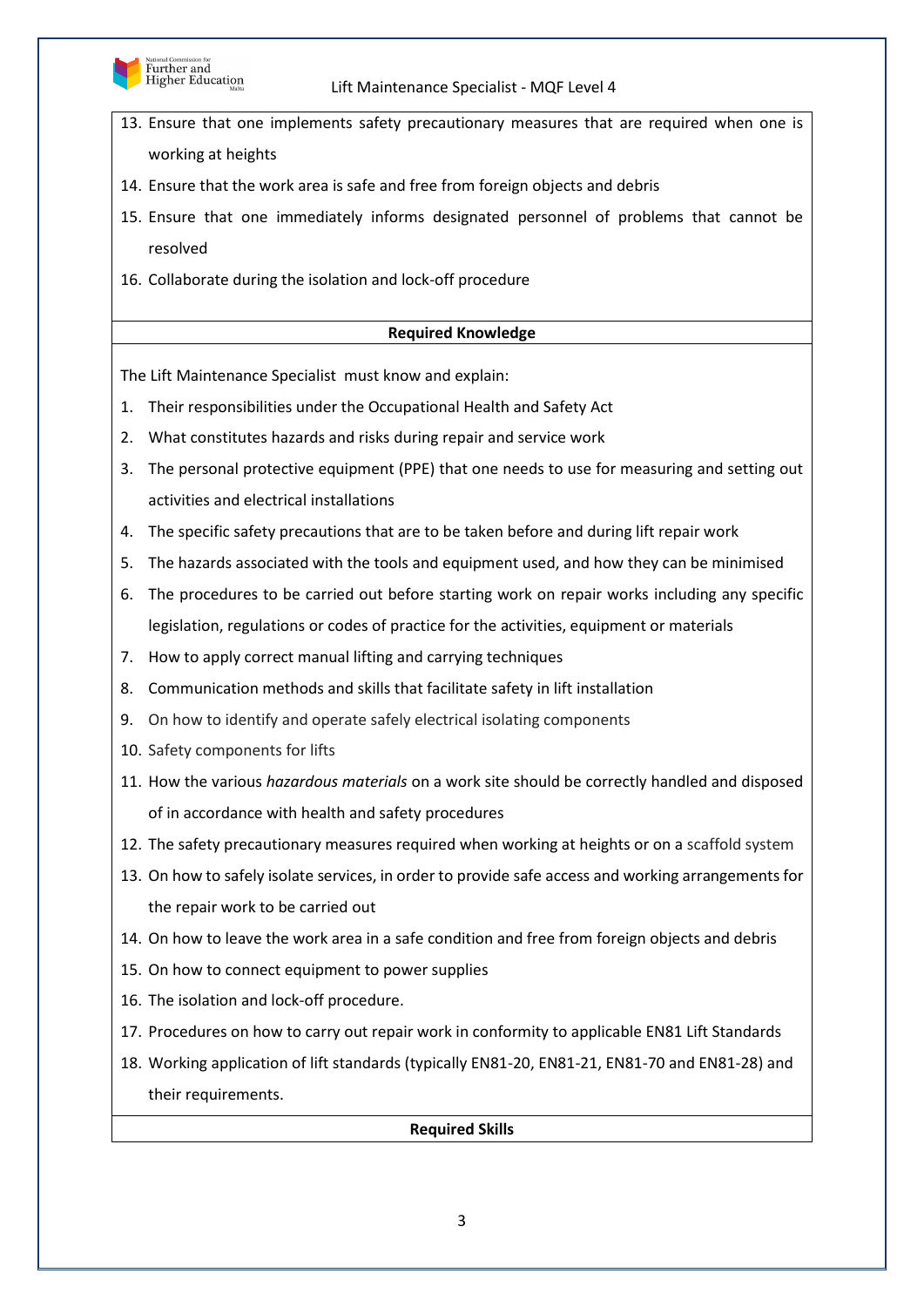

- 1. Their responsibilities under the Occupational Health and Safety Act
- 2. What constitutes hazards and risks in lift repair work
- 3. The personal protective equipment (PPE) that one needs to use for measuring and setting out activities and electrical installations
- 4. The specific safety precautions that are to be taken before and during repair and service work
- 5. The hazards associated with the tools and equipment used, and how they can be minimised
- 6. The procedures to be carried out before starting repair work including any specific legislation, regulations or codes of practice for the activities, equipment or materials
- 7. How to apply correct manual lifting and carrying techniques
- 8. Communication methods and skills that facilitate safety
- 9. On how to identify and operate safely electrical isolating components
- 10. Safety components for lifts
- 11. How the various *hazardous materials* on a work site should be correctly handled and disposed of in accordance with health and safety procedures
- 12. The safety precautionary measures required when working at heights or on a scaffold system
- 13. On how to safely isolate services, in order to provide safe access and working arrangements
- 14. On how to leave the work area in a safe condition and free from foreign objects and debris
- 15. On how to reconnect equipment to power supplies
- 16. The isolation and lock-off procedures
- 17. The procedures on how to carry out repair work in conformity to applicable EN81 Lift **Standards**
- 18. The application of lift standards (typically EN81-20, EN81-21, EN81-70 and EN81-28) and their requirements.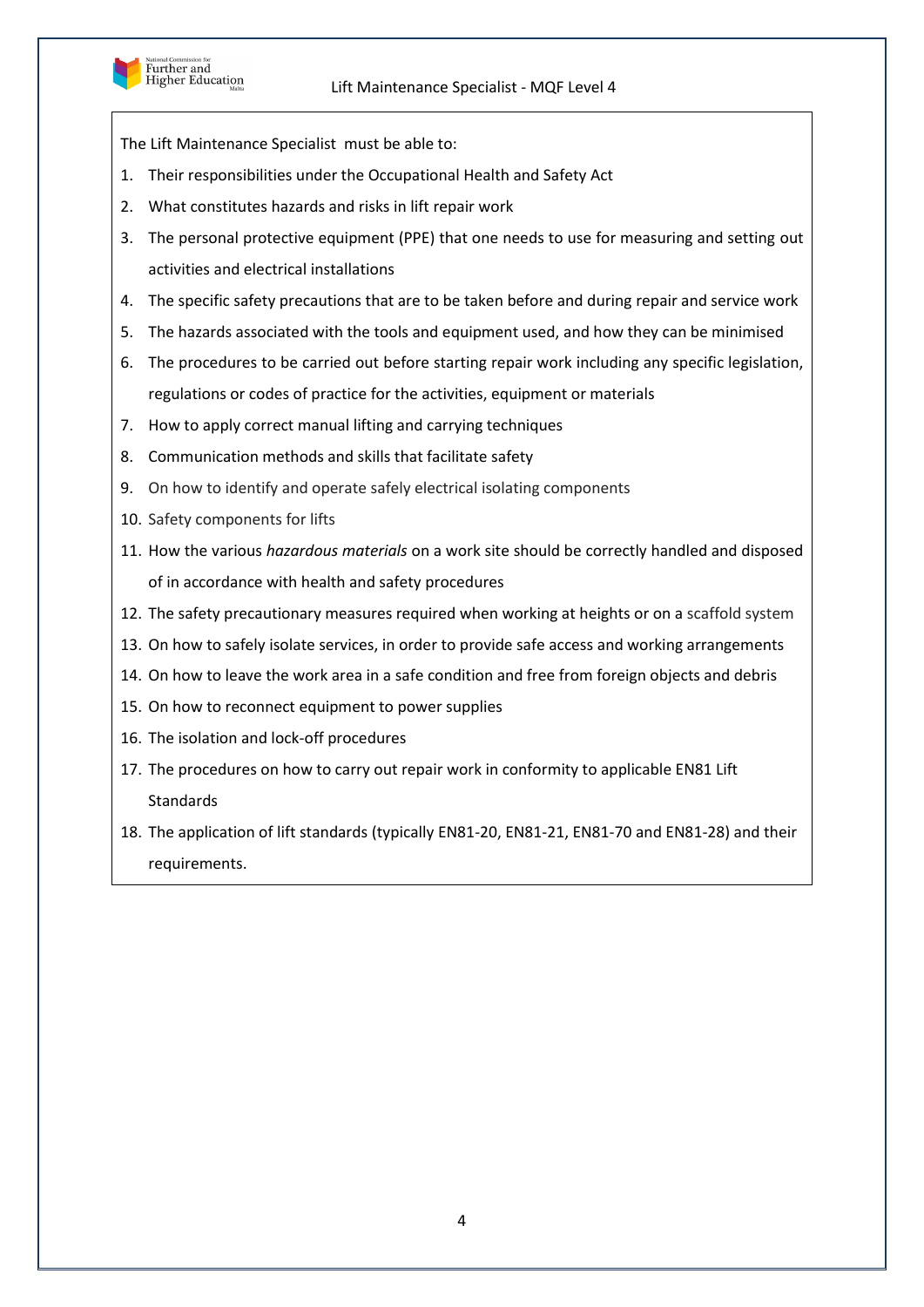

# **LMT2 - Unit 2 Using drawings and documents in maintenance activities**

This unit lists the knowledge and skills needed by a person holding this position to carry out repair and service work on a lift. Upon completion of this unit, the person carrying out this work will possess the necessary knowledge to understand the principles on the use of drawings and technical documents in maintenance activities.

# **Performance Criteria**

The candidate must have the necessary knowledge and skills to:

- 1. Describe on how to obtain and interpret information from job instructions and other documents needed in the servicing process such as drawings, specifications, manufacturers' manuals, servicing schedules
- 2. Use lift installation drawings showing installed electrical wiring and lift components
- 3. Extract information from drawings and specifications to carry out lift repair work
- 4. Carry out service tasks on the lift according to drawings and specifications
- 5. Understand how the lift installation conforms to lift standards in order to maintain conformity
- 6. Describe the importance of servicing documentation and/or reports following the servicing activity, and how to generate them
- 7. Describe the equipment operating and control procedures to be applied during the servicing activity

# **Required Knowledge**

The Lift Maintenance Specialist must know and explain:

- 1. The lift information such as drawings, manufactures' manuals and circuit diagrams are used as reference during repair and service tasks
- 2. Drawings and describe the sequence of work for a given repair task on a lift
- 3. The lift's main mechanical, hydraulic and electrical components as shown on the drawings
- 4. The functions of the various components making up the safety circuit as shown on the drawings
- 5. The typical features of the electrical installation for a lift from a maintenance perspective
- 6. On how to apply distances and tolerances as given in the documentation for repair tasks which include part replacement
- 7. The importance of servicing documentation and/or reports following the servicing activity, and how to generate them
- 8. The equipment operating and control procedures to be applied during the servicing activity.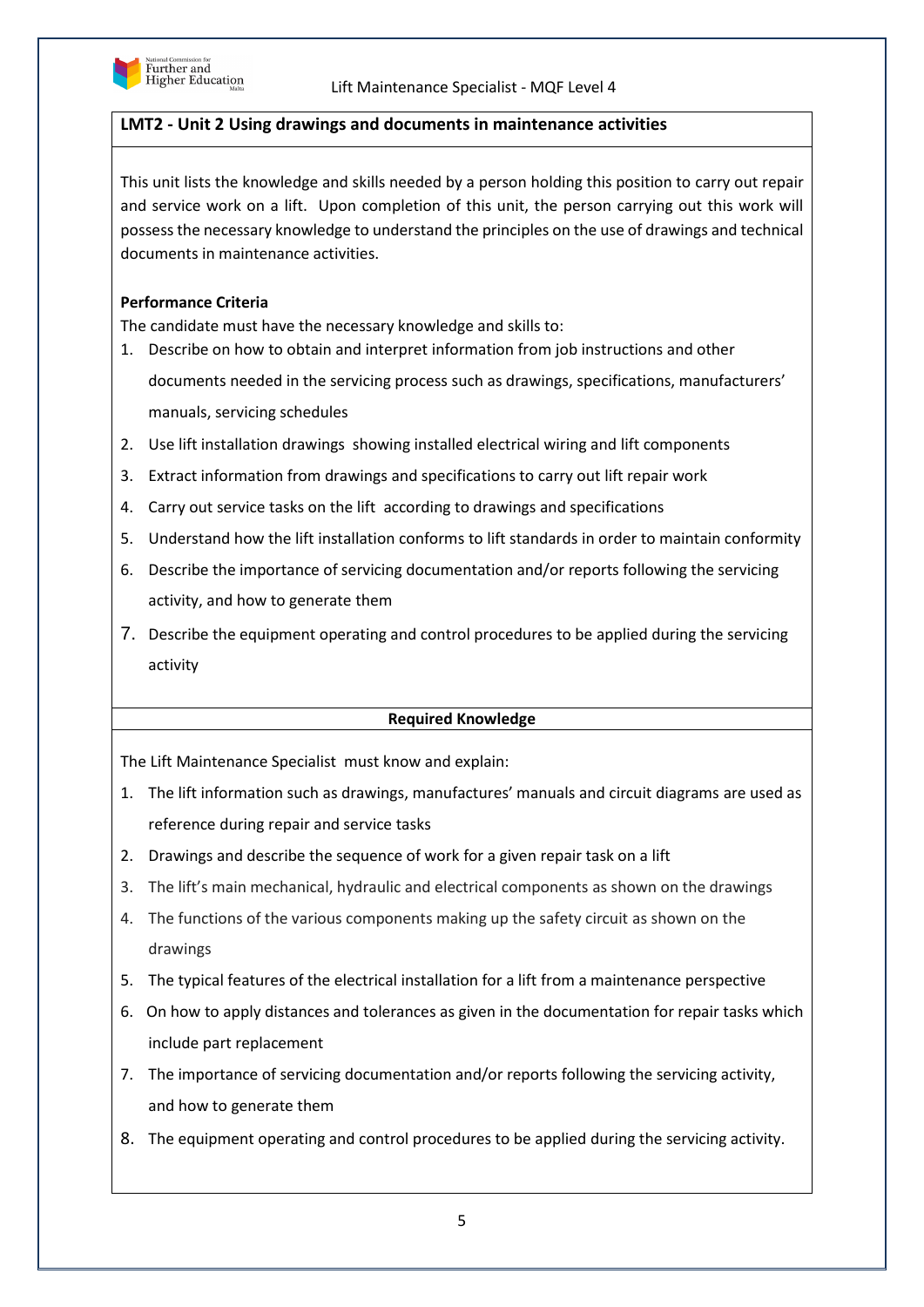

#### **Required Skills**

- 1. Demonstrate on how to obtain and interpret information from job instructions and other documents needed in the servicing process such as drawings, specifications, manufacturers' manuals, servicing schedules
- 2. Demonstrate how the lift's main mechanical, hydraulic and electrical components function as shown on drawings
- 3. Plan & install the electrical wiring for the repair / replacement of the lift components
- 4. Demonstrate how to carry out the appropriate electrical safety checks according to instructions
- 8. Use manufactures manuals, circuit diagrams, drawings and other relevant documents when planning a given repair and service task
- 9. Apply distances and tolerances as given in the documentation for repair tasks which include part replacement
- 10. Demonstrate the importance of servicing documentation and/or reports following the servicing activity, and how to generate them
- 11. Demonstrate the equipment operating and control procedures to be applied during the servicing activity.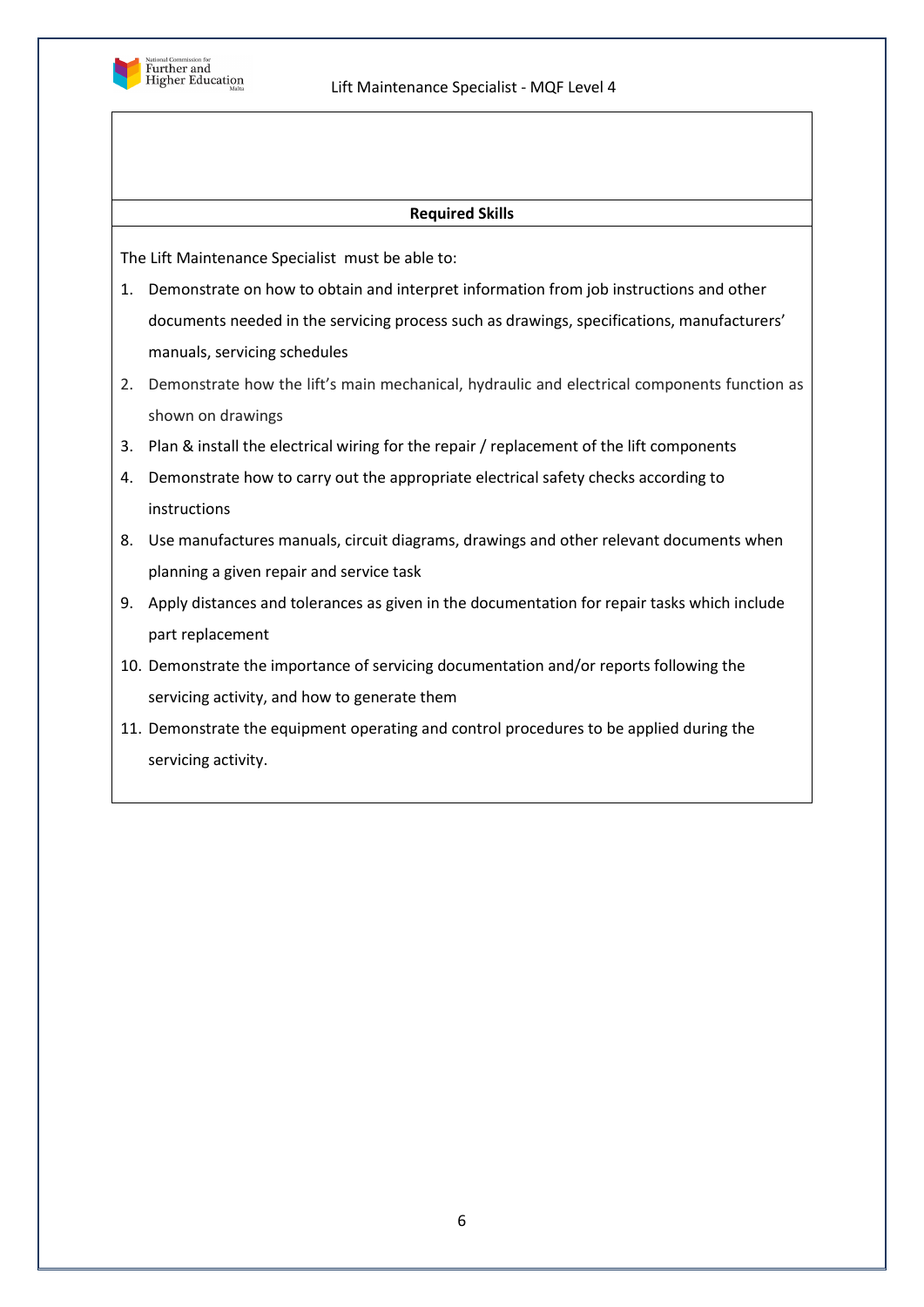

# **LMT3 - Unit 3 Fault Diagnosis and checking lift function**

This unit lists the knowledge and skills needed by a person holding this position to carry out fault diagnosis including functionality tests on a lift. Upon completion of this unit, the person carrying out this work will possess the necessary knowledge to examine assess the performance of a lift.

# **Performance Criteria**

- 1. To describe how to obtain and interpret information to follow for the checking of the lift
- 2. To operate diagnostic aids such as manuals, flow charts, troubleshooting guides and maintenance records
- 3. functions from job instructions and other documents needed in the servicing process
- 4. To describe the inspection and safety checks that are applied, and the importance of following them exactly during servicing operations
- 5. To describe the methods of checking that components are fit for purpose, and how to identify defects and wear characteristics
- 6. To describe the basic principles of how the equipment functions, its operating sequence, the working purpose of individual units/components and how they interact
- 7. To describe the different drive systems, their operation, and associated components
- 8. To describe the uses of mechanical and electrical measuring devices used to determine functionality of the lift components (e.g. determination of lift speed and door force limiter values)
- 9. To describe on how to make adjustments to components/assemblies to ensure that they function correctly setting working clearance, setting travel, running and sliding conditions
- 10. To describe the importance of making checks before running the equipment under power
- 11. To describe on how to check that tools and equipment are free from damage or defects, are in a safe and usable condition, and are configured correctly for the intended purpose
- 12. To describe the equipment operating and control procedures to be applied during the servicing activity
- 13. To describe the things that can go wrong when carrying out servicing of lifts, and what to do if they occur.
- 14. To define and undertake the fault location process to cause minimal disruption to the customer
- 15. To set, use and apply diagnostic techniques, tools and aids to locate faults using information gathered from the person who reported the fault, including the customer, fault finding techniques such as six point, half-split, input/output, unit substitution.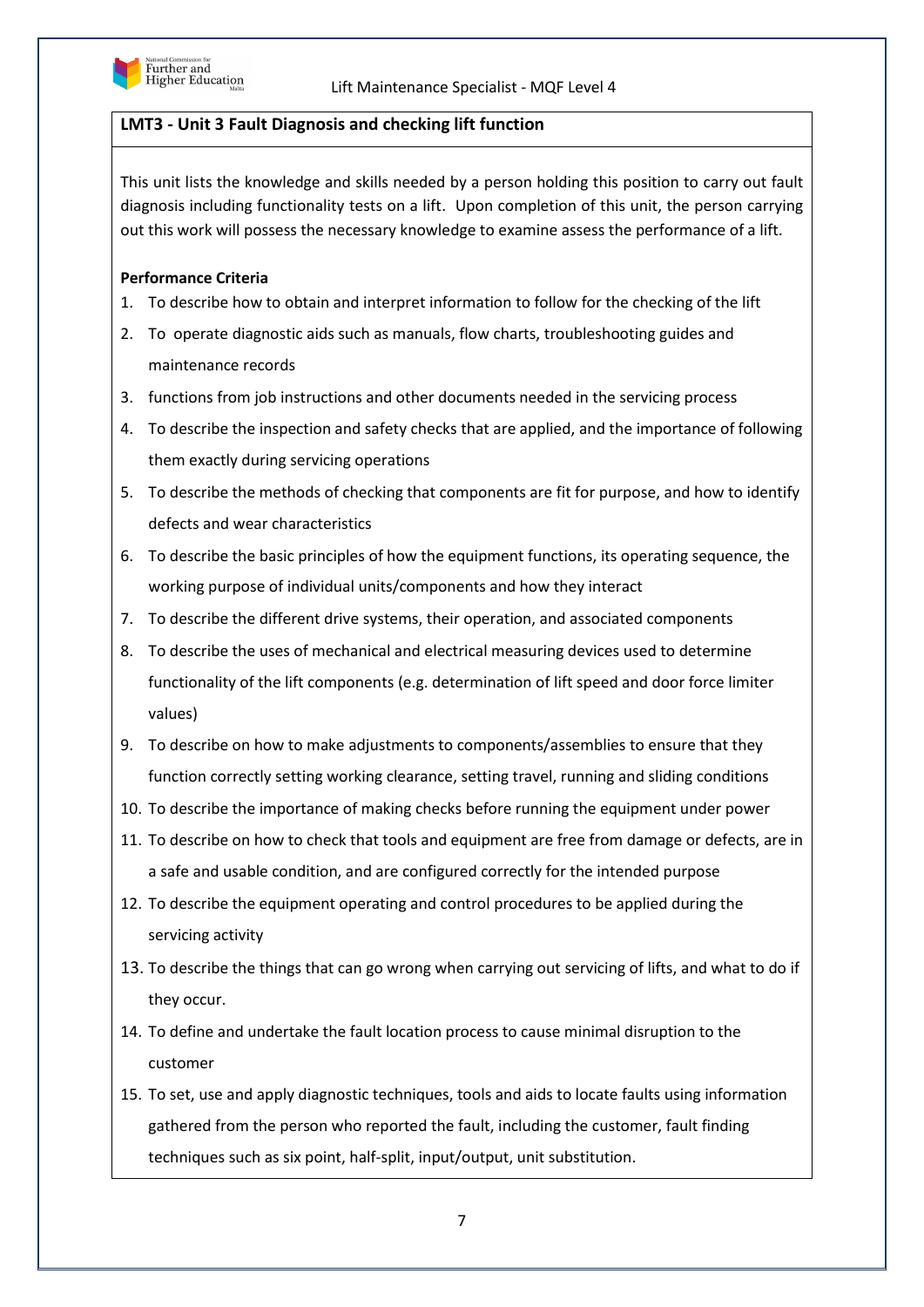

# **Required Knowledge**

The Lift Maintenance Specialist must know and explain:

- 1. How to obtain and interpret information to follow for the checking of the lift functions from job instructions and other documents needed in the servicing process
- 2. How to operate diagnostic aids such as manuals, flow charts, troubleshooting guides and maintenance records
- 3. The inspection and safety checks that are applied, and the importance of following them exactly during servicing operations
- 4. The methods of checking that components are fit for purpose, and identify defects and wear characteristics
- 5. The basic principles of how the equipment functions, its operating sequence, the working purpose of individual units/components and their interaction
- 6. The different drive systems, their operation, and associated components
- 7. The uses of mechanical and electrical measuring devices used to determine functionality of the lift components (e.g. determination of lift speed and door force limiter values)
- 8. How to make adjustments to components/assemblies to ensure that they function correctly setting working clearance, setting travel, running and sliding conditions
- 9. The importance of making checks before running the equipment under power
- 10. How to check that tools and equipment are free from damage or defects, are in a safe and usable condition, and are configured correctly for the intended purpose
- 11. The operating and control procedures to be applied during the servicing activity
- 12. Action to be taken when things go wrong when carrying out the servicing of lifts, and what to do if they occur
- 13. To define and undertake the fault location process to cause minimal disruption to the customer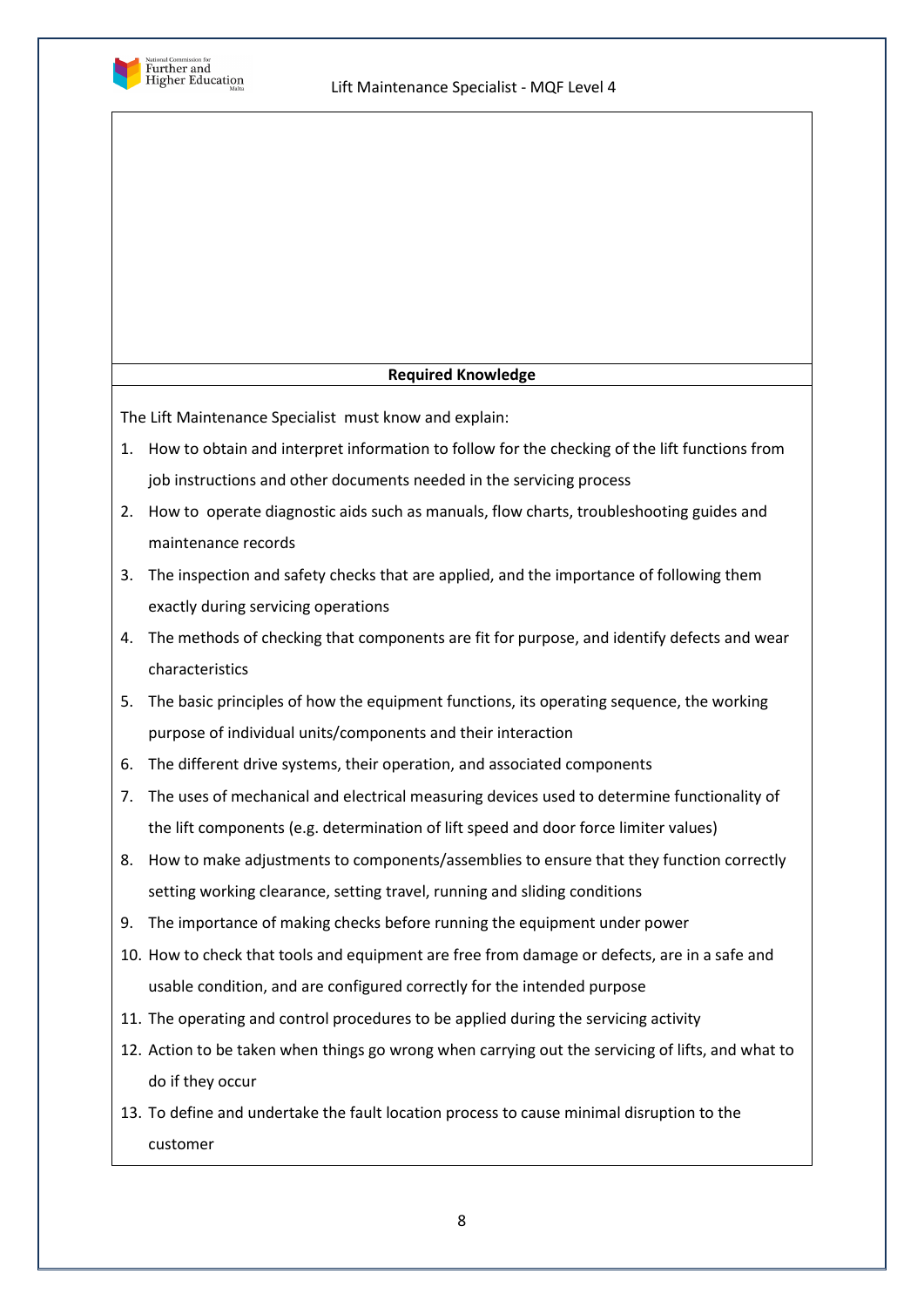

- 14. To set, use and apply diagnostic techniques, tools and aids to locate faults using information gathered from the person who reported the fault, including the customer, fault finding techniques such as six point, half-split, input/output, unit substitution.
- 15. To determine the implications of the fault for other work and for safety considerations
- 16. The use of inspecting techniques such as checking for breakages, wear/deterioration, overheating, missing parts and loose fittings
- 17. On how to use the evidence gained to draw valid conclusions about the nature and probable cause of the fault
- 18. On how to record details on the extent and location of the faults in an appropriate format
- 19. How to provide a record of the outcomes of the fault location, using one of the following:
	- a. step-by-step outcome analytical report
	- b. service record card
	- c. company-specific documentation
	- d. corrective action report

# **Required Skills**

- 1. Obtain and interpret information to follow for the checking of the lift functions from job instructions and other documents needed in the servicing process
- 2. To operate diagnostic aids such as manuals, flow charts, troubleshooting guides and maintenance records
- 3. Carry out inspection and safety checks that are applied during servicing operations
- 4. Apply the methods of checking that components are fit for purpose, and identify defects and wear characteristics
- 5. Apply the basic principles of how the equipment functions, its operating sequence, the working purpose of individual units/components and how they interact
- 6. Explain the different drive systems, their operation, and associated components
- 7. Use mechanical and electrical measuring devices used to determine functionality of the lift components (e.g. determination of lift speed and door force limiter values)
- 8. Carry out adjustments to components/assemblies to ensure that they function correctly setting working clearance, setting travel, running and sliding conditions
- 9. Carry out checks before running the equipment under power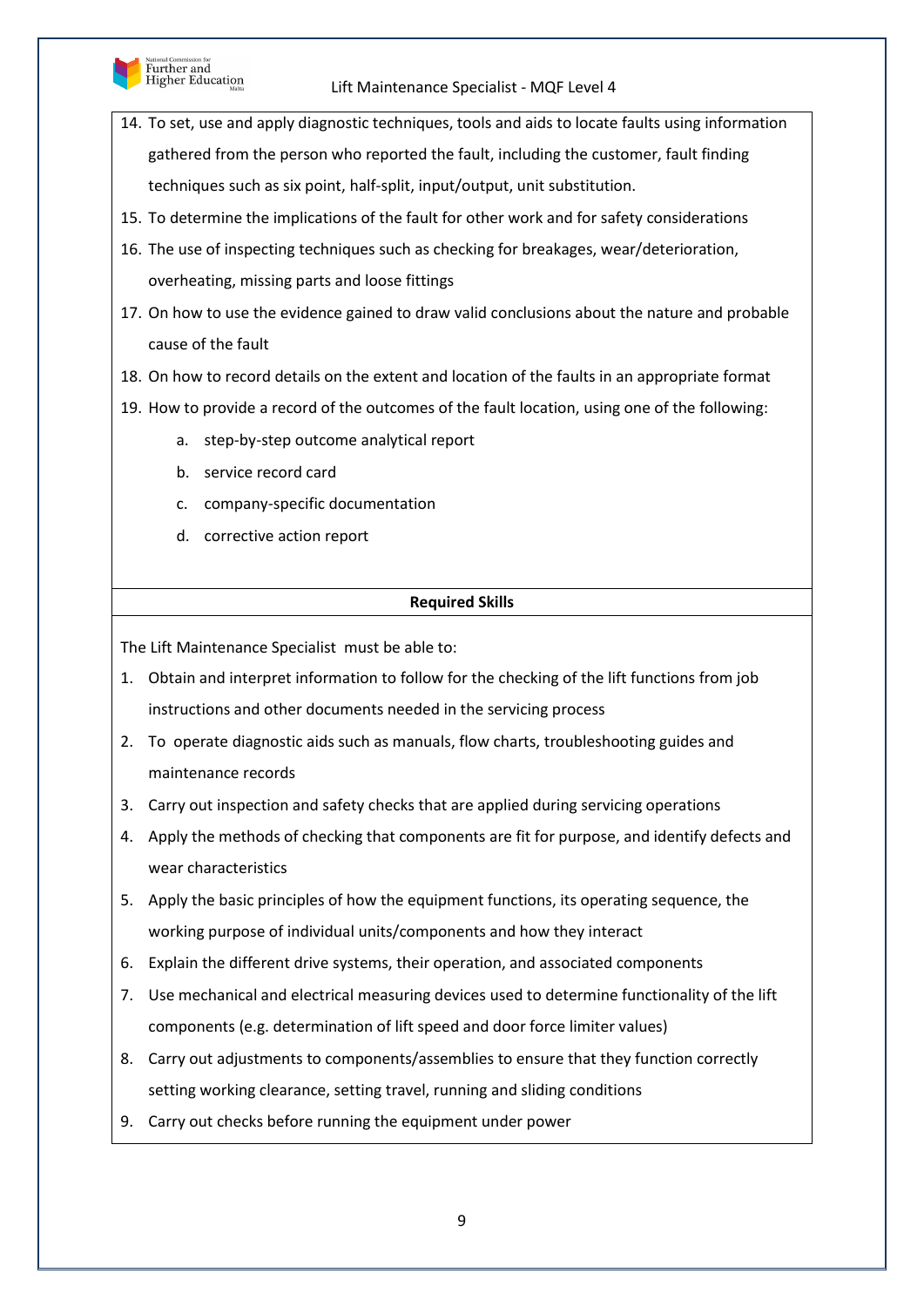

- 10. Check that tools and equipment are free from damage or defects, are in a safe and usable condition, and are configured correctly for the intended purpose
- 11. Apply the equipment operating and control procedures to be applied during the servicing activity
- 12. Implement measures when things go wrong whilst carrying out servicing of lifts
- 13. Define and undertake the fault location process to cause minimal disruption to the customer
- 14. Set, use and apply diagnostic techniques, tools and aids to locate faults using information gathered from the person who reported the fault, including the customer, fault finding techniques such as six point, half-split, input/output, unit substitution
- 15. Define the implications of the fault for other work and for safety considerations
- 16. Define inspecting techniques such as checking for breakages, wear/deterioration, overheating, missing parts and loose fittings
- 17. Define on how to use evidence gained to draw valid conclusions about the nature and probable cause of the fault
- 18. Record details on the extent and location of the faults in an appropriate format
- 19. Provide a record of the outcomes of the fault location, using one of the following:
	- a. step-by-step outcome analytical report
	- b. service record card
	- c. company-specific documentation
	- d. corrective action report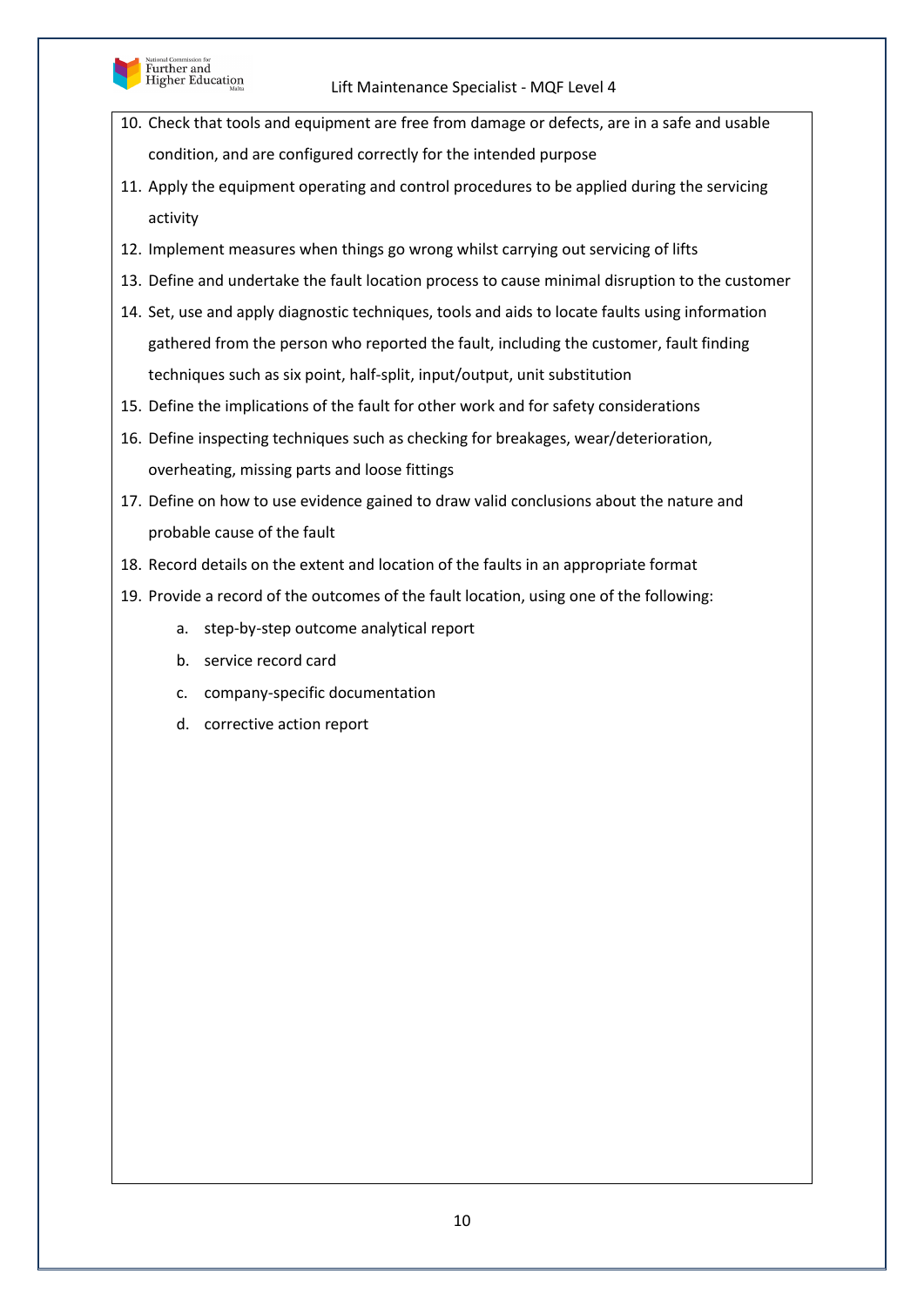

# **LMT4 - Unit 4 Rectifying faults & Replacement of major parts e.g. ropes, lift doors, buffers, sheaves, hydraulic oil and hydraulic components**

This unit lists the knowledge and skills needed by a person holding this position to carry out repair works which includes the replacement of various lift components. Upon completion of this unit, the person carrying out this work will possess the necessary knowledge to carry out such rectification work.

# **Performance Criteria**

- 1. Identify the methods, techniques and company procedures to be followed for repairing / replacing components for lifts
- 2. Identify the lubrication requirements
- 3. Identify the inspection and safety checks that are applied, and the importance of following them exactly during replacement/repair operation
- 4. Identify the methods and techniques used to dismantle / assemble lift equipment
- 5. Identify the methods of checking that components are fit for purpose, how to identify defects and wear characteristics, and the need to replace items such as oil seals
- 6. Identify how to make adjustments to components/assemblies to ensure that they function correctly setting working clearance, setting travel, running and sliding conditions
- 7. Identify the implications of the fault for other work and for safety considerations
- **8.** List the various electrical safety devices and applications
- 9. How to install the Over-speed governor switch, re-set switch and rope tension switch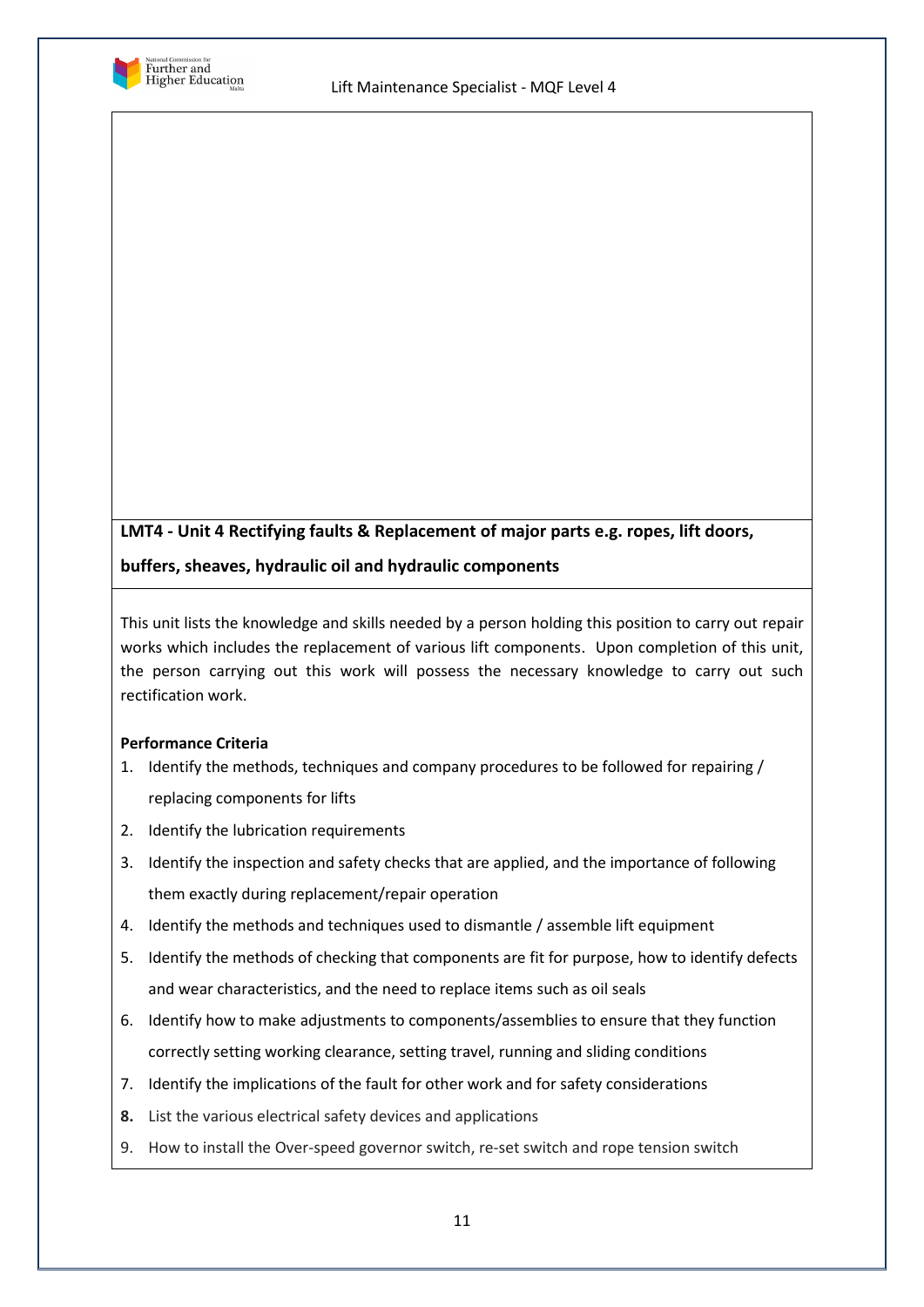

- 10. How to install the Ascending car over-speed switch
- 11. How to install the Slack rope/ chain switch (positive drive switch)
- 12. How to install the Stop switch as part of the safety circuit
- 13. How to install the landing door controls
- 14. How to install door contacts
- 15. How to install the Inspection and emergency door interlocks
- 16. How to install the car door contact switch car door lock
- 17. How to install the A3 device on hydraulic lifts
- 18. How to install maintenance inspection control box
- 19. How to install the suspension rope tension equalizing device switch
- 20. How to install the safety gear including switches
- 21. How to install the switch on anti-rebound device
- 22. How to install the buffer return switch (emergency dissipation device) reduced stroke buffer switch
- 23. How to install the final limit switches
- 24. How to install the proving device for slowdown
- 25. How to install the levelling/ re-levelling limit switch
- 26. How to replace hydraulic oil fluid
- 27. How to install and calibrate the rupture valve
- 28. How to service and install hydraulic head
- 29. How to install load sensing devices
- 30. How to install door detection devices
- 31. How to install guide shoes
- 32. How to program auto dialling devices.

# **Required Knowledge**

The Lift Maintenance Specialist must know and explain:

- 1. The methods, techniques and company procedures to be followed for repairing / replacing components for lifts
- 2. Identify the lubrication requirements
- 3. The inspection and safety checks that are applied, and the importance of following them exactly during replacement/repair operation
- 4. The methods and techniques used to dismantle / assemble lift equipment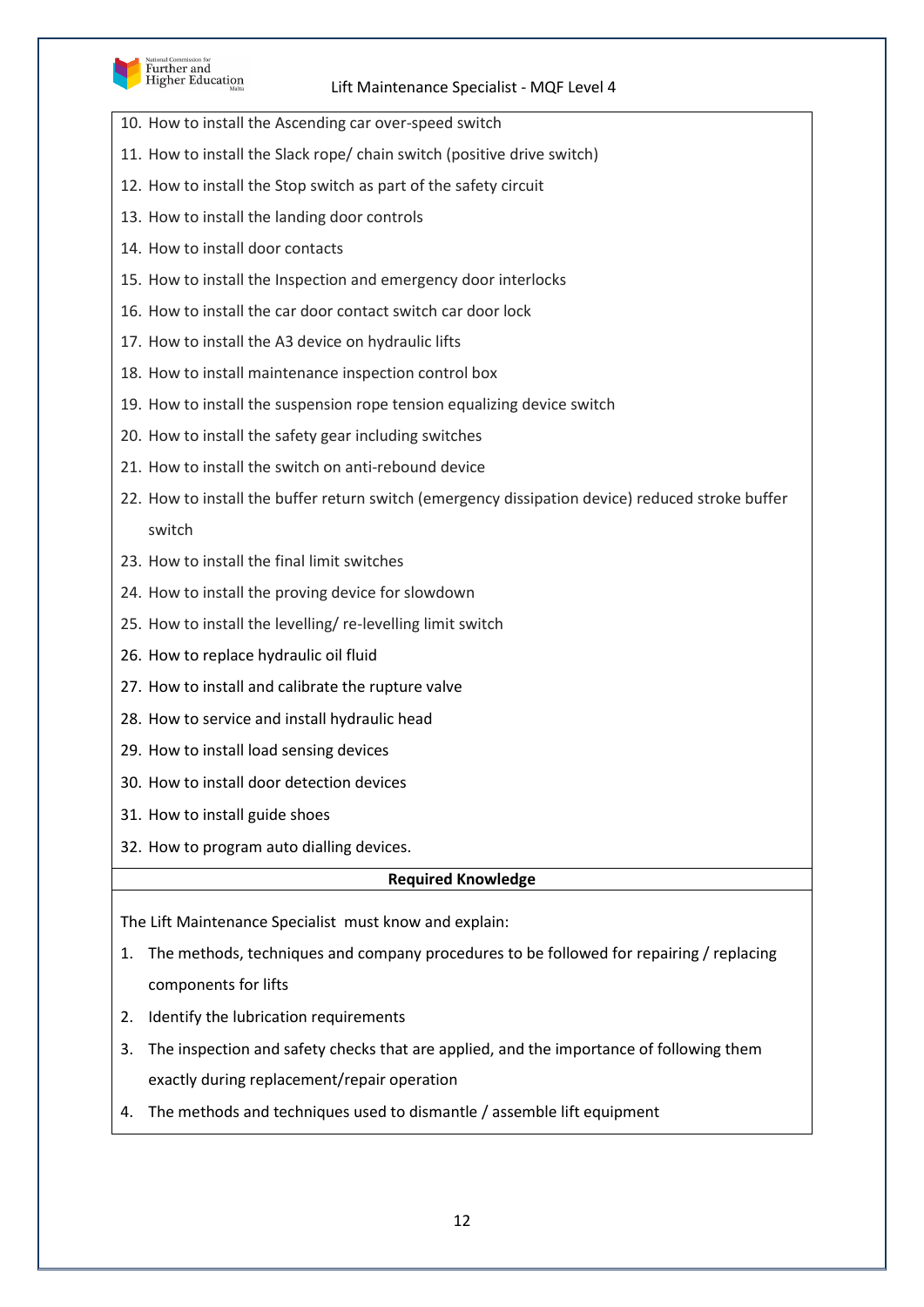

# Further and<br>Higher Education

# Lift Maintenance Specialist - MQF Level 4

- 5. The methods of checking that components are fit for purpose, how to identify defects and wear characteristics, and the need to replace items such as oil seals
- 6. How to make adjustments to components/assemblies to ensure that they function correctly setting working clearance, setting travel, running and sliding conditions
- 7. The implications of the fault for other work and for safety considerations
- 8. The various electrical safety devices and applications
- 9. On how to install the Main isolator circuit breaker control switch
- 10. On how to install the Removable hand-winding wheel switch
- 11. On how to install the Over-speed governor switch
- 12. On how to install the Over-speed governor re-set switch
- 13. On how to install the Ascending car over-speed switch
- 14. On how to install the Slack rope/ chain switch (positive drive switch)
- 15. On how to install the Stop switch in pulley room
- 16. On how to install the Landing door controls
- 17. On how to install the Slave door contacts
- 18. On how to install the Inspection and emergency door interlocks
- 19. On how to install the Car door contact switch Car door lock
- 20. On how to install the Car docking operation stop switch
- 21. On how to install the Car emergency door/ trap door interlock
- 22. On how to install the Stop switch(es) on car top
- 23. On how to install the Suspension rope/ chain tension equalizing device switch
- 24. On how to install the safety gear including switches
- 25. On how to install the Stop switch in pit
- 26. On how to install the Switch on compensating sheave
- 27. On how to install the Switch on anti-rebound device
- 28. On how to install the Over-speed governor rope tension switch
- 29. On how to install the buffer return switch (emergency dissipation device) reduced stroke buffer switch
- 30. On how to install the final limit switches
- 31. On how to install the proving device for slowdown
- 32. On how to install the levelling/ re-levelling limit switch
- 33. On how to replace guide shoes
- 34. On how to program and test auto dialling devices.

# **Required Skills**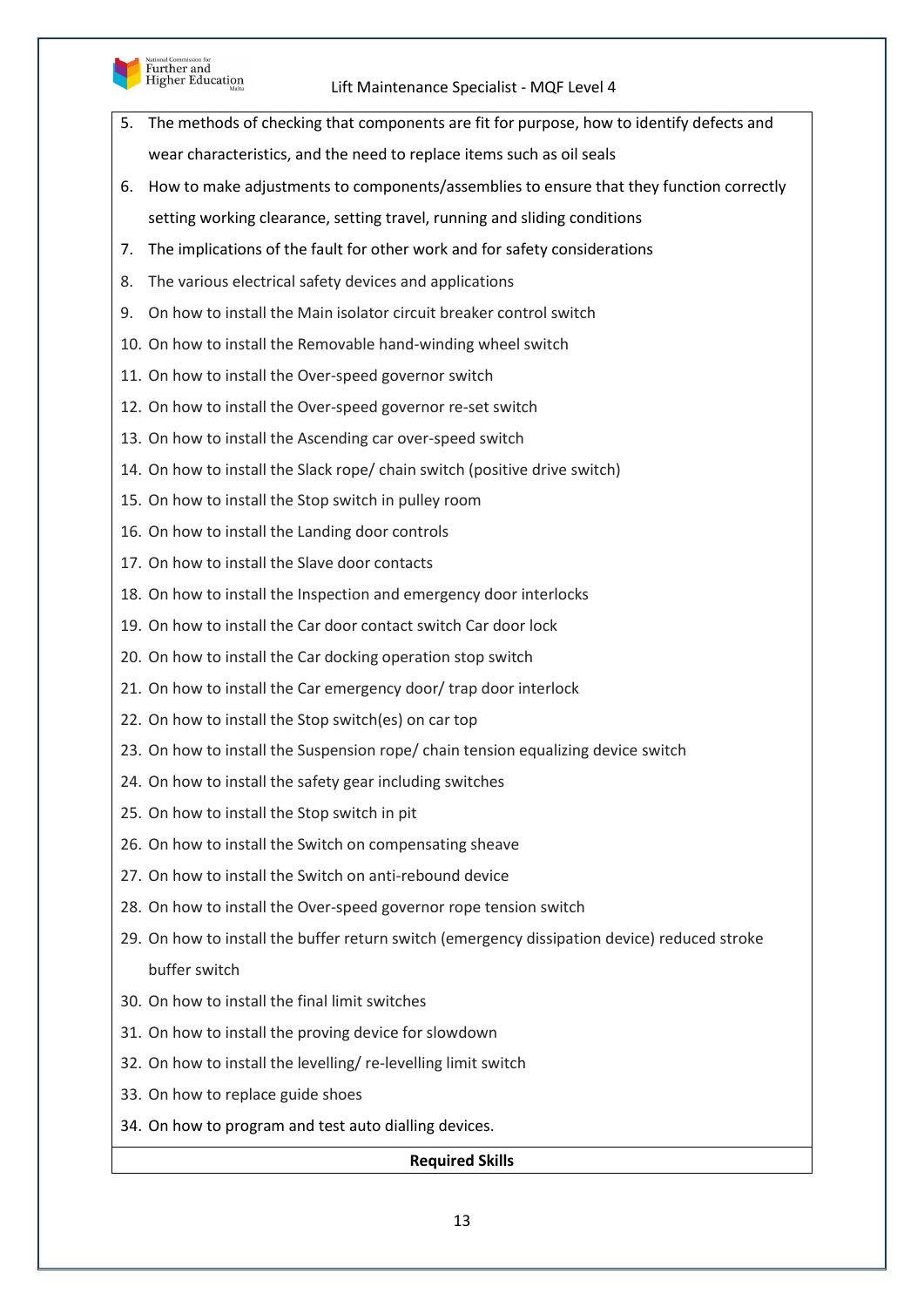

- 1. Explain the methods, techniques and company procedures to be followed for repairing / replacing components for lifts
- 2. Explain the lubrication requirements
- 3. Carry out the inspection and safety checks that are applied, and the importance of following them exactly during replacement/repair operation
- 4. Explain the methods and techniques used to dismantle / assemble lift equipment
- 5. Explain the methods of checking that components are fit for purpose, how to identify defects and wear characteristics, and the need to replace items such as oil seals
- 6. Explain how to make adjustments to components/assemblies to ensure that they function correctly setting working clearance, setting travel, running and sliding conditions
- 7. Explain the implications of the fault for other work and for safety considerations
- 8. Describe the various electrical safety devices and applications
- 9. Install the Main isolator circuit breaker control switch
- 10. Install the Removable hand-winding wheel switch
- 11. Install the Over-speed governor switch
- 12. Install the Over-speed governor re-set switch
- 13. Install the Ascending car over-speed switch
- 14. Install the Slack rope/ chain switch (positive drive switch)
- 15. Install the Stop switch in pulley room
- 16. Install the Landing door controls
- 17. Install the Slave door contacts
- 18. Install the Inspection and emergency door interlocks
- 19. Install the Car door contact switch Car door lock
- 20. Install the Car docking operation stop switch
- 21. Install the Car emergency door/ trap door interlock
- 22. Install the Stop switch(es) on car top
- 23. Install the Suspension rope/ chain tension equalizing device switch
- 24. Install the safety gear including switches
- 25. Install the Stop switch in pit
- 26. Install the Switch on compensating sheave
- 27. Install the Switch on anti-rebound device
- 28. Install the Over-speed governor rope tension switch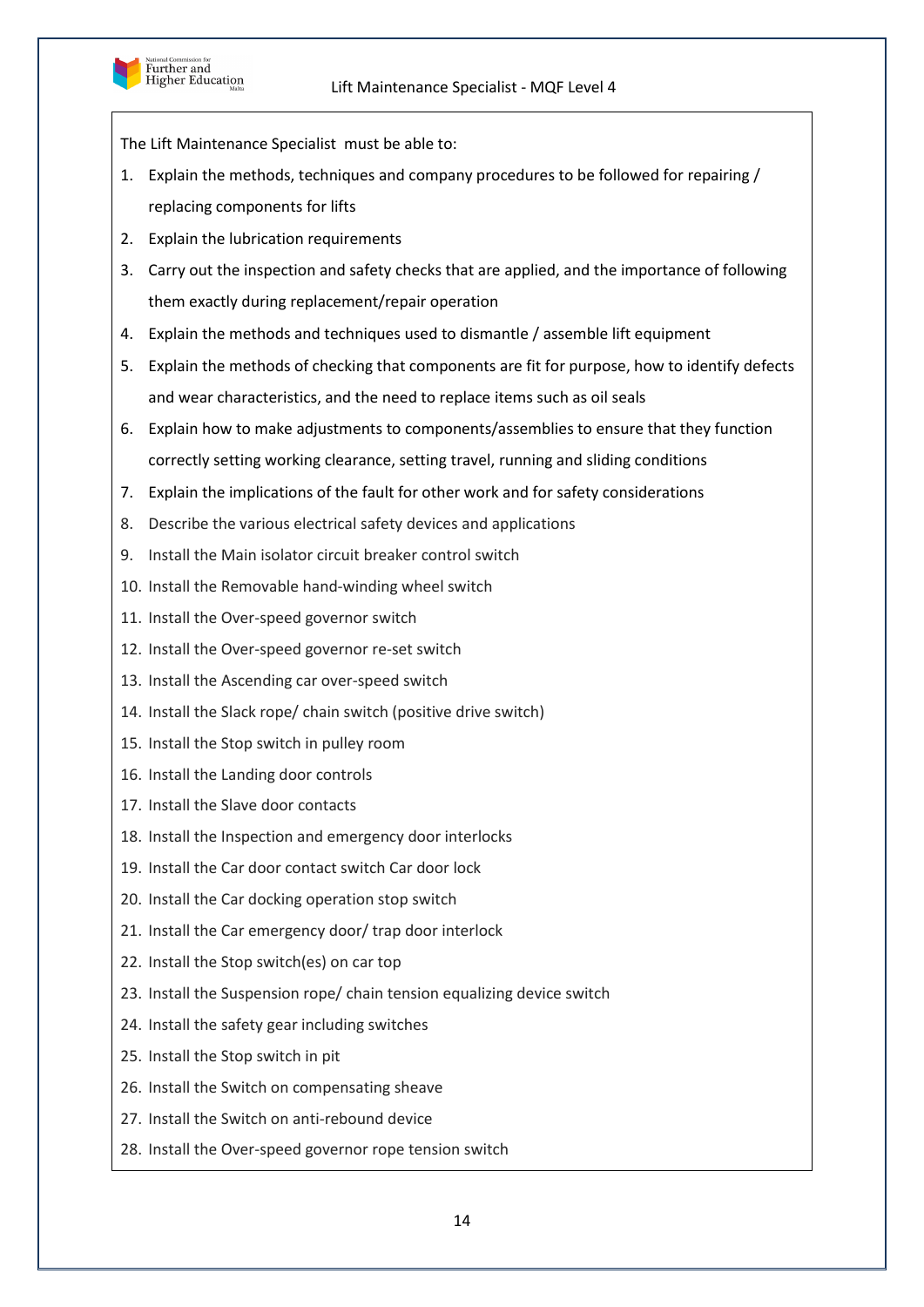

29. Install the buffer return switch (emergency dissipation device) reduced stroke buffer switch

- 30. Install the final limit switches
- 31. Install the proving device for slowdown
- 32. Install the levelling/ re-levelling limit
- 33. Install guide shoes
- 34. Program and test auto dialling devices.

# **LMT5 – Unit 5 Emergency evacuation of trapped passengers**

This unit lists the knowledge and skills needed by a person holding this position to carry out emergency evacuation of trapped passengers inside lifts. Upon completion of this unit, the person carrying out this work will possess the necessary knowledge to carry out such evacuation work.

# **Performance Criteria**

The candidate must have the necessary knowledge and skills to:

- 1. Distinguish on the type of lift installed
- 2. Locate the machine room
- 3. Follow evacuation procedures

#### **Required Knowledge**

The Lift Maintenance Specialist must know and explain:

- 1. On how to identify the type of lift installed
- 2. On how to locate the machine room
- 3. On how to carry out evacuation procedure for the type of model installed

#### **Required Skills**

- 1. Identify the type of lift installed
- 2. Locate the machine room
- 3. Follow evacuation procedures and communicate with the trapped passengers.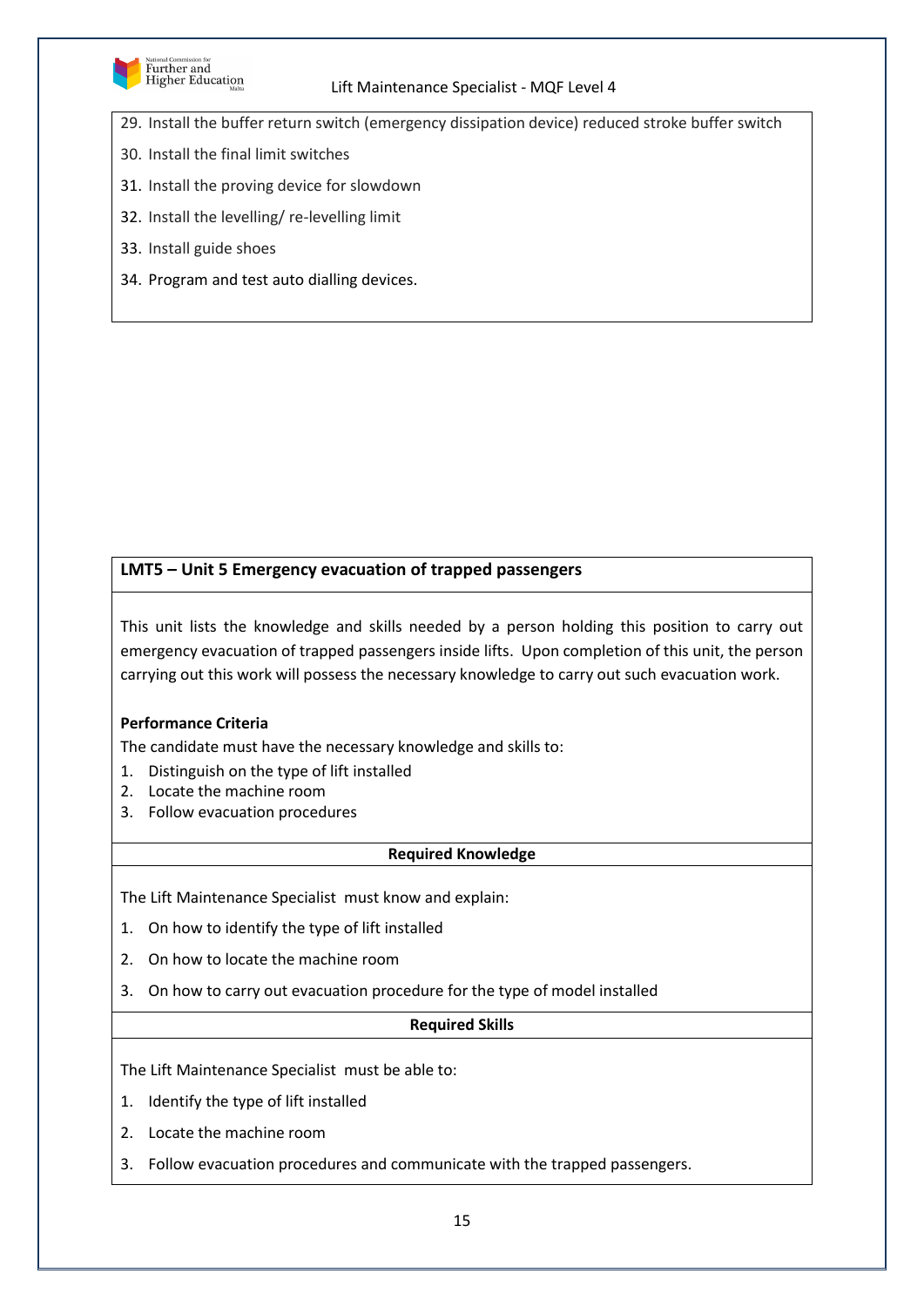

4. Isolate the lift from operation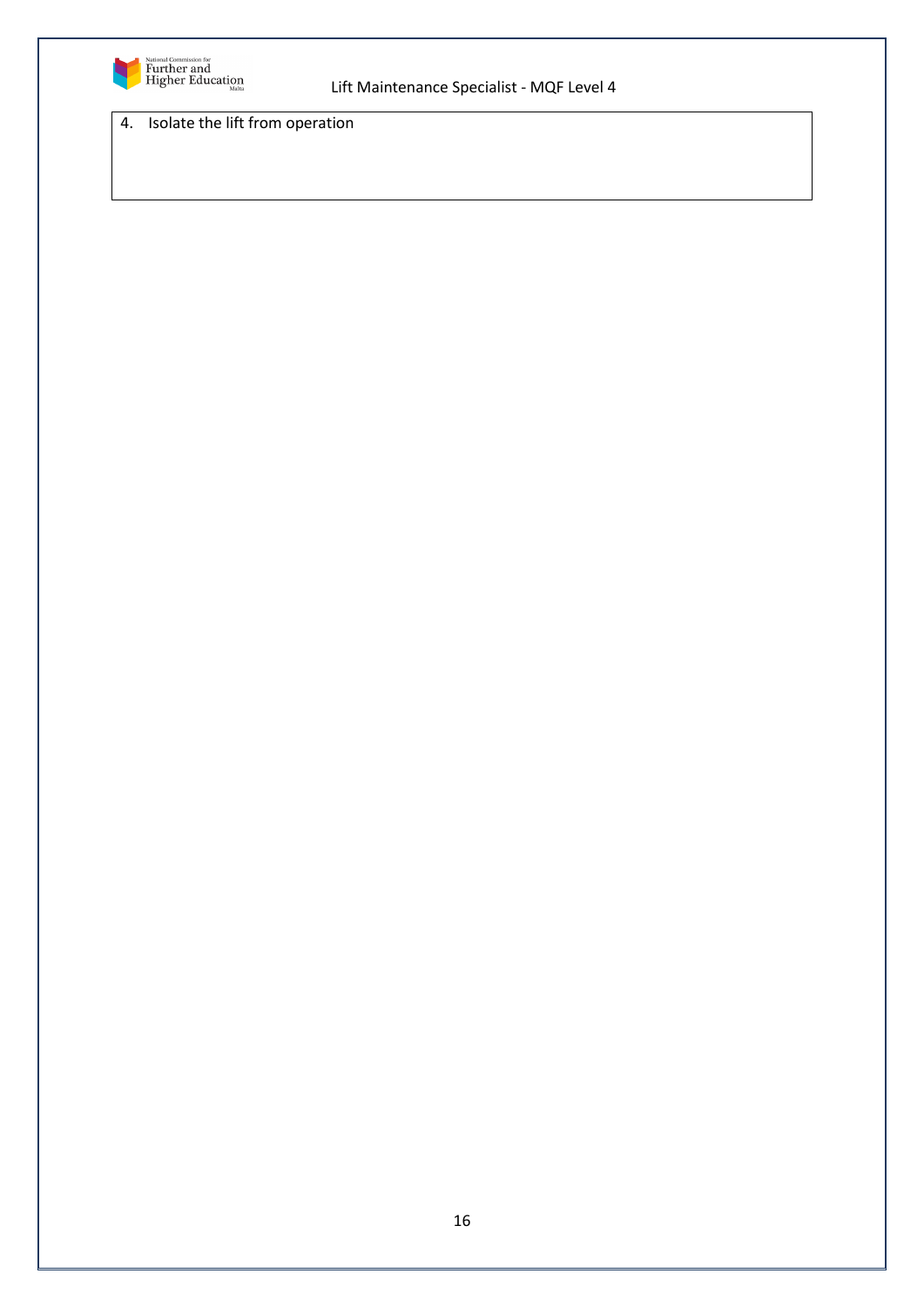

# **LMT6 – Unit 6 Control Panels (Optional)**

This unit lists the knowledge and skills needed by a person holding this position to carry out repair works which includes an understanding of the basic components of a control panel. Upon completion of this unit, the person carrying out this work will possess the necessary knowledge to understand the function of the various components of a control panel and how to replace certain components.

# **Performance Criteria**

The candidate must have the necessary knowledge and skills to:

- 1. Identify the main components making up a control panel and describe their functionality
- 2. Identify the main difference between analogue and digital panels
- 3. Understand programming parameters
- 4. Describe functionality of safety circuit
- 5. Use of electrical drawings to identify wiring and components
- 6. Understand the functionality of a VVVF drive
- 7. Describe the components and their functionality found on a typical PCB
- 8. Explain the functionality of each type of PCB.
- 9. Describe functionality tests for a panel
- 10. Describe the function of each MCB, Circuit Breakers, and Contactor.

# **Required Knowledge**

The Lift Maintenance Specialist must know and explain:

- 1. The main components making up a control panel and describe their functionality
- 2. The main difference between relay based and electronic based panels
- 3. Programming parameters
- 4. Functionality of the safety circuit
- 5. The use of electrical drawings to identify wiring and components
- 6. The functionality of a VVVF drive
- 7. The components and their functionality found on a typical PCB
- 8. The functionality of each type of PCB
- 9. How to carry out functionality tests of panel
- 10. The function of each MCB, Circuit Breakers, and Contactor.

#### **Required Skills**

The (MQF level, occupation) must be able to:

1. Explain the main components making up a control panel and describe their functionality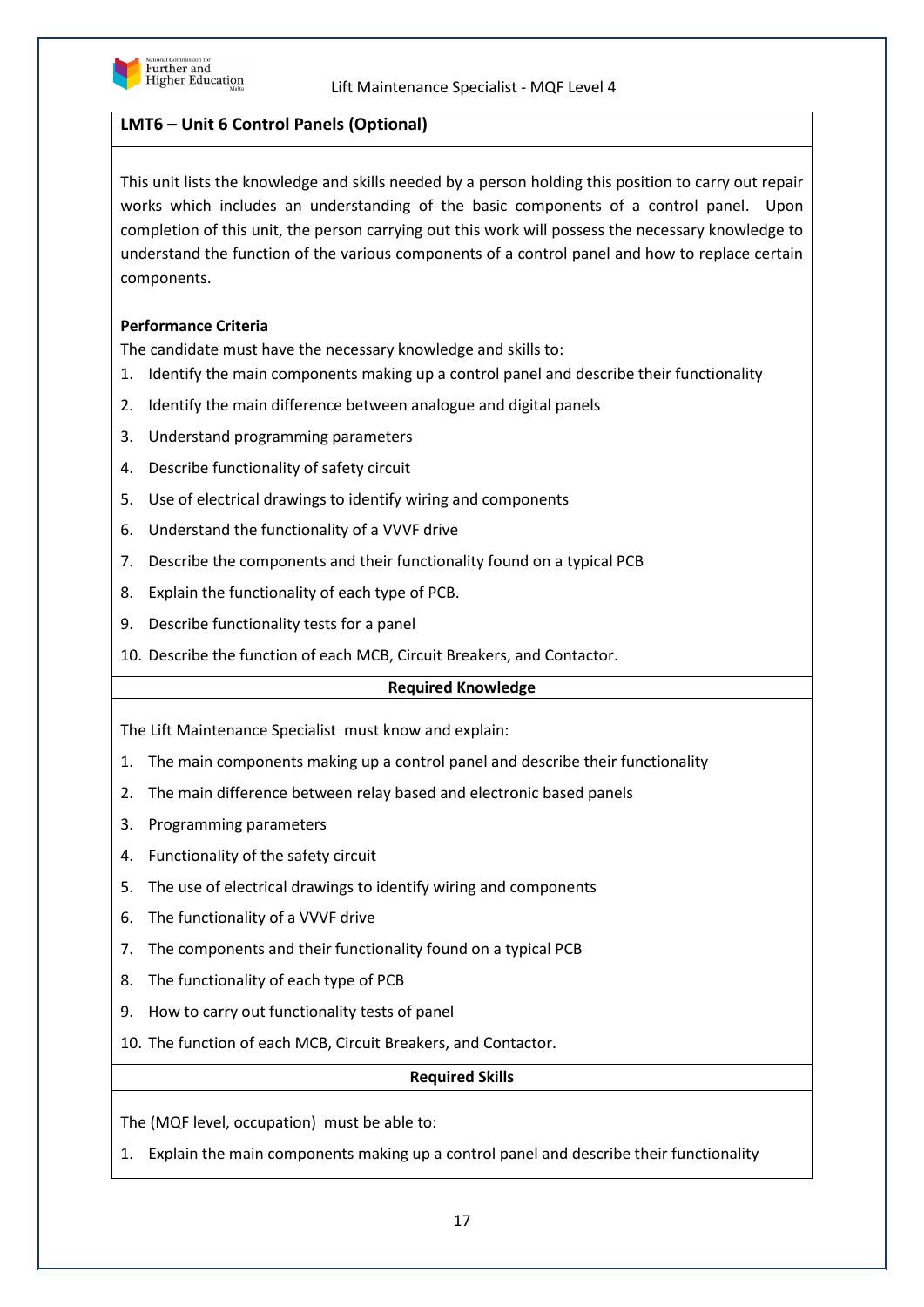

Further and<br>Higher Education

#### Lift Maintenance Specialist - MQF Level 4

- 2. Explain the main difference between analogue and digital panels
- 3. Explain programming parameters
- 4. Explain the functionality of safety circuit
- 5. How to use electrical drawings to identify wiring and components
- 6. Explain the functionality of a VVVF drive
- 7. Explain the components and their functionality found on atypical PCB
- 8. Explain the functionality of each type of PCB
- 9. Carry out functionality tests on the panel
- 10. Explain the function of each MCB, Circuit Breakers, and Contactor.

# **LMT7 Unit 7: Health and Safety in the Lift Industry**

This unit lists the knowledge and skills needed by a person holding this position to carry out work in compliance with health and safety requirements. Upon completion of this unit, the person carrying out this work will possess the necessary knowledge and skills to follow health and safety procedures which ensure that their actions do not create health and safety risks to self or others.

# **Performance Criteria**

The candidate must have the necessary knowledge and skills to:

- 17. Deal with hazard and risk in a lift installation and maintenance context
- 18. Deal with associated hazards while carrying out installations, maintenance and fault diagnosis on lifts
- 19. Be responsible for utilising personal protective equipment (PPE) that one needs to use for measuring and setting out activities and electrical installations
- 20. Ensure to take specific safety precautions that are to be taken before and during installation to reduce typical risk
- 21. Deal with hazards associated with the tools and equipment used, and how they can be minimised
- 22. Comply with the procedures that are to be carried out before starting work on the installation including any specific legislation, regulations or codes of practice for the activities, equipment or materials
- 23. Comply with health and safety regulations when manually handling heavy loads and carrying techniques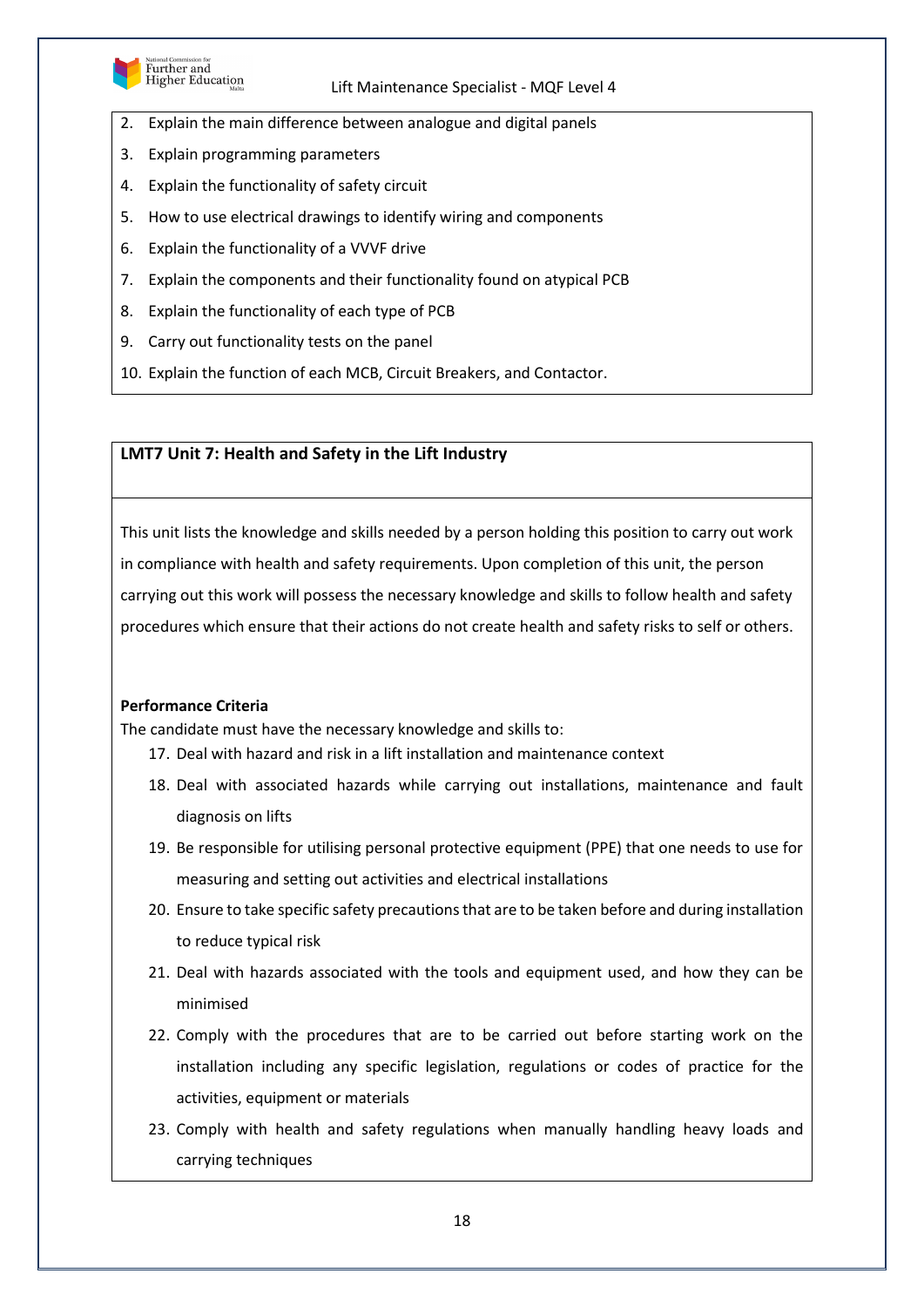

- 24. Collaborate with co-workers by using effective communication methods and skills that facilitate safety in lift installation
- 25. Collaborate with qualified personnel on tasks related to the safe isolation of electrical components
- 26. Deal with safety components of lifts correctly
- 27. Ensure that one handles *hazardous materials* on a work site correctly and disposes of such materials in accordance with health and safety procedures
- 28. Ensure that one implements safety precautionary measures that are required when one is working at heights and scaffold system
- 29. Collaborate with qualified personnel to safely isolate services during installation to provide safe access and working arrangements for the installation area
- 30. Ensure that the work area is safe and free from foreign objects and debris
- 31. Collaborate with qualified personnel to connect equipment to power supplies
- 32. Ensure that one immediately informs designated personnel of problems that cannot be resolved
- 33. Collaborate with qualified personnel during the isolation and lock-off procedure

### **Required Knowledge**

The (MQF level, occupation) must know and explain:

19. Their responsibilities under the Occupational Health and Safety Act

- 20. What constitutes hazards and risks in a lift installation
- 21. The hazards associated whilst carrying out installations
- 22. The personal protective equipment (PPE) that one needs to use for measuring and setting out activities and electrical installations
- 23. The specific safety precautions that are to be taken before and during installation
- 24. The hazards associated with the tools and equipment used, and how they can be minimised
- 25. The procedures to be carried out before starting work on the installation including any specific legislation, regulations or codes of practice for the activities, equipment or materials
- 26. How to apply correct manual lifting and carrying techniques
- 27. And communication methods and skills that facilitate safety in lift installation
- 28. On how to identify and operate safely electrical isolating components under supervision
- 29. Safety components for lifts
- 30. How the various *hazardous materials* on a work site should be correctly handled and disposed of in accordance with health and safety procedures